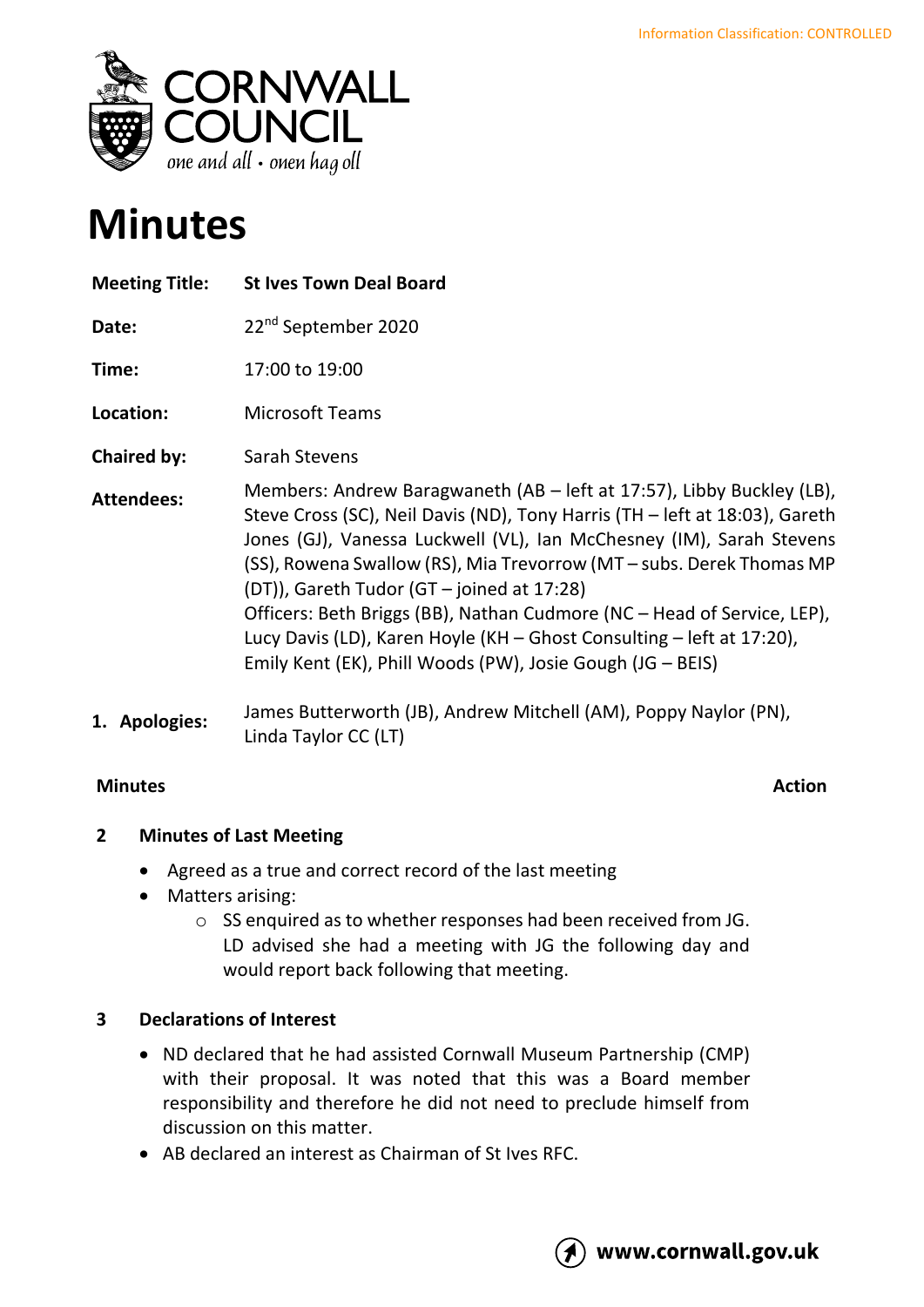#### **4 Comms Update with Karen Hoyle, Ghost Consulting**

- KH provided an overview of Comms activities undertaken and noted that data had been shared with Members in the agenda pack.
- Survey monkey results circulated to Members just before the meeting.
- Social media active and good engagement
- Door drop another drop planned with a thank you to people for their engagement.
- Website project proposals which had been agreed in principle had been loaded.
- Press release about skate park ready to go following official confirmation of accelerated funding.
- Updated stakeholder engagement plan produced.
- Final push underway for EoIs before deadline.
- KH noted lack of engagement from the 18-25 and the 80+ age groups.
- **ACTION:** All Members to use their contacts to encourage engagement of these age groups. **ALL**

**MEMB ERS**

• **ACTION:** All Members to contact LD with ideas for possible incentives.

#### **5 Cornwall Vision: Strategic Overview from Emily Kent**

- EK noted that the LIS (Local Industrial Strategy) on a page document was circulated with the agenda pack. She noted the purpose of this presentation to provide a wider strategic context.
- EK noted that she was happy to share the work done recently on how well EU programmes had been delivered and how Cornwall had outstripped performance compared to other areas of the UK in terms of skills, infrastructure, business survival rates.
- EK introduced NC, LEP Head of Service, who provided a presentation and noted that the idea behind providing this information was to explain how the current strategy could be used to frame the TIP.
- EK noted that the LIS was he first economic strategy to recognise tourism as a key sector, and the intention was to focus on how seasonal unemployment could be avoided by offering jobs for longer and encouraging a year-round tourism offer.
- EK noted that the analysis was available on the Growth Programme website:

[https://www.cornwallislesofscillygrowthprogramme.org.uk/wp](https://www.cornwallislesofscillygrowthprogramme.org.uk/wp-content/uploads/2020/02/CIoS-EU-impact-final-report.pdf)[content/uploads/2020/02/CIoS-EU-impact-final-report.pdf](https://www.cornwallislesofscillygrowthprogramme.org.uk/wp-content/uploads/2020/02/CIoS-EU-impact-final-report.pdf)

• The Shared Prosperity Fund was raised, and it was noted that new Minister Luke Hall had the UK SPF as one of his listed projects.

# **6 Identify key strategic sites, buildings or project that require feasibility studies, route analysis and/or survey**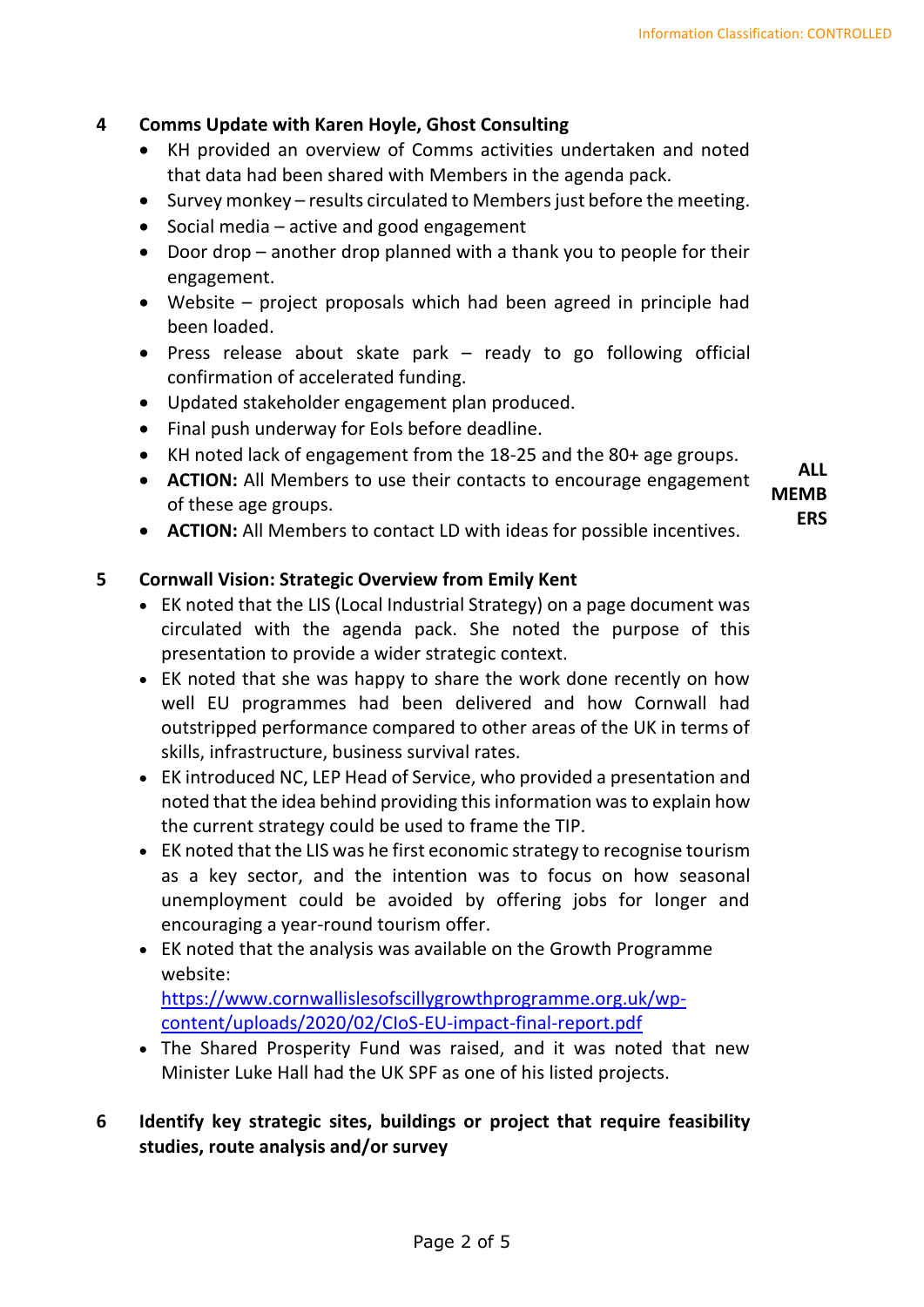- SS invited the Board to comment on any projects currently under consideration that may require additional research or help.
- **Bay to Bay cycleway** Henry Seymour, Government rep, had previously indicated that this was not an appropriate project for Town Deal as it went beyond the red lines of both St Ives and Penzance.
- However, it was now understood that the portions within each town's red line might be achievable, should Cornwall Council then be able to deliver the joining section.
- EK advised that the programme of works was planned to fall in line with available funding, so it might be possible to reconfigure the programme to deliver in line with the TIP.
- EK suggested that Transport colleagues be invited to a future meeting.
- EK noted that, in order to fulfil the criteria, the TIP would need to demonstrate that this section of the cycleway delivered impact in its own right as a discrete project, with the full stretch as a future aspiration.
- The requirement for a route analysis and the potential cost of this was discussed. Members understood the costs to be in the region of £50k and acknowledged that this was not achievable with the current level of capacity funding. Members wondered if a stepped approach was possible, and that analysis thorough enough for the TIP.
- **ACTION:** LD to liaise with Transport colleagues to investigate more costeffective options.
- EK shared an infographic of the proposed route with the Board, and noted that a more up to date version would be circulated to the Board.
- **ACTION:** BB to circulate Bay to Bay infographic.
- **The Malakoff Building** SS noted that an EoI had not yet been received and it was important for the Board to establish whether the project was suitable for the Towns Fund.
- RS advised that the Workshop CIC was intending to come forward with a proposal and studies/surveys had been undertaken.
- EK noted that it was important at this stage for the Board to focus on their strategic vision, look at key sites and what the options are for those sites.
- Members discussed the possibility of an options appraisal. SS enquired as to whether the CIC would be prepared to share surveys undertaken on the Malakoff with the Board. RS noted that she would need to seek permission from the CIC Board.
- SS advised that she had been approached by another organisation with regards to the Malakoff and noted that they may also submit an EoI.
- EK commented that the Board would be in the strongest position to make decisions on EoIs having gained a good understanding of each site.

**LD**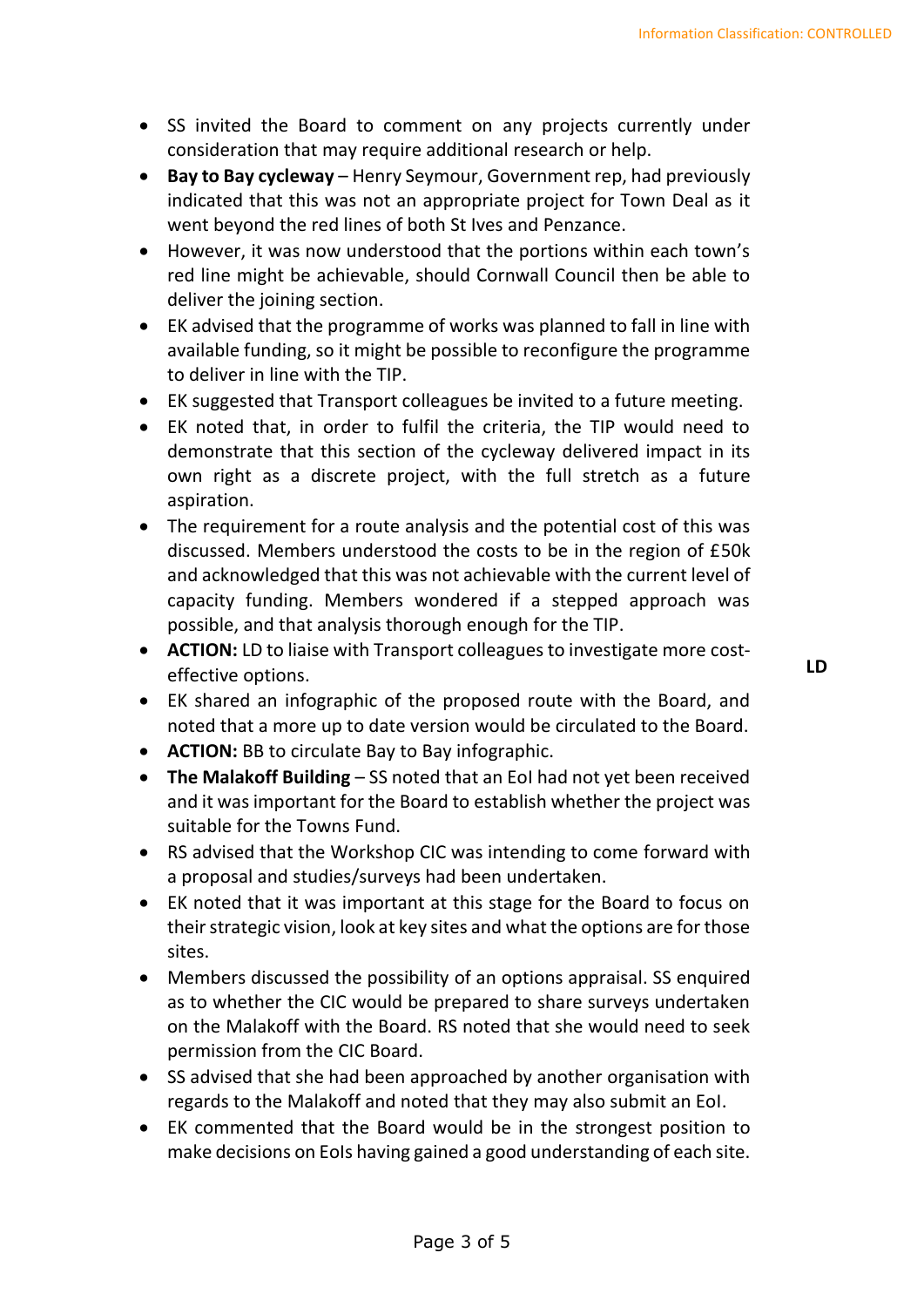- **Railway** SS had attended the meeting with Network Rail and advised that they were not currently looking at a light railway option, but were looking to increase the service from two trains an hour to three, and then four, trains an hour.
- They would be looking at a passing loop in order to facilitate this change, but in the first instance, the platform would need to be upgraded to accommodate this volume of passengers.
- It was noted that, in terms of the light railway, this is not something Network Rail or GWR would want to lead on and Cornwall Council was in a position to do so either.
- IM commented that the siting of bike storage/e-bike charging might be considered as part of this project.
- **Pedestrianisation** the issue of town centre pedestrianisation was discussed, SC noted that he had forwarded an email from Cormac to SS.
- **Low cost housing**  Members discussed what might be possible for inclusion in the TIP. EK advised that she could follow up with Property colleagues to establish intent to submit an EoI.
- **ACTION**: EK to report back to Board on Cornwall Council intent re. affordable housing.

**EK**

- **Scoping** EK noted that the school may also be a project to include in a scoping exercise due to the overlap of this prospective proposal with other organisations in the town.
- EK felt that that the Boards ability to present a suite of projects and craft a narrative around the bigger projects was important.
- SS considered that the rugby club site, Malakoff site, Bay to Bay project, school project and possibly the railway could be included in a scoping exercise. EK advised that the Board should consider this if they felt that all those sites were key to the TIP strategy.
- SS requested that, for transparency, emails related to this discussion copy in all members of the Board.

# **7 Update EOI and subgroups**

- One EoI had been received from the Cornwall Museum Partnership.
- LB considered that this project could fit in with the larger project being developed at Penbeagle.
- Members noted the merit in this project and links with digital.
- Members agreed that this project be agreed in principle.
- **ACTION:** LD to feed back to proposer, to include suggestion from LB. **LD**
- **Housing subgroup** GJ noted his wish to join the housing subgroup.
- **ACTION:** SC to liaise with AM to arrange a meeting, GJ to be invited to next meeting. **SC / AM**